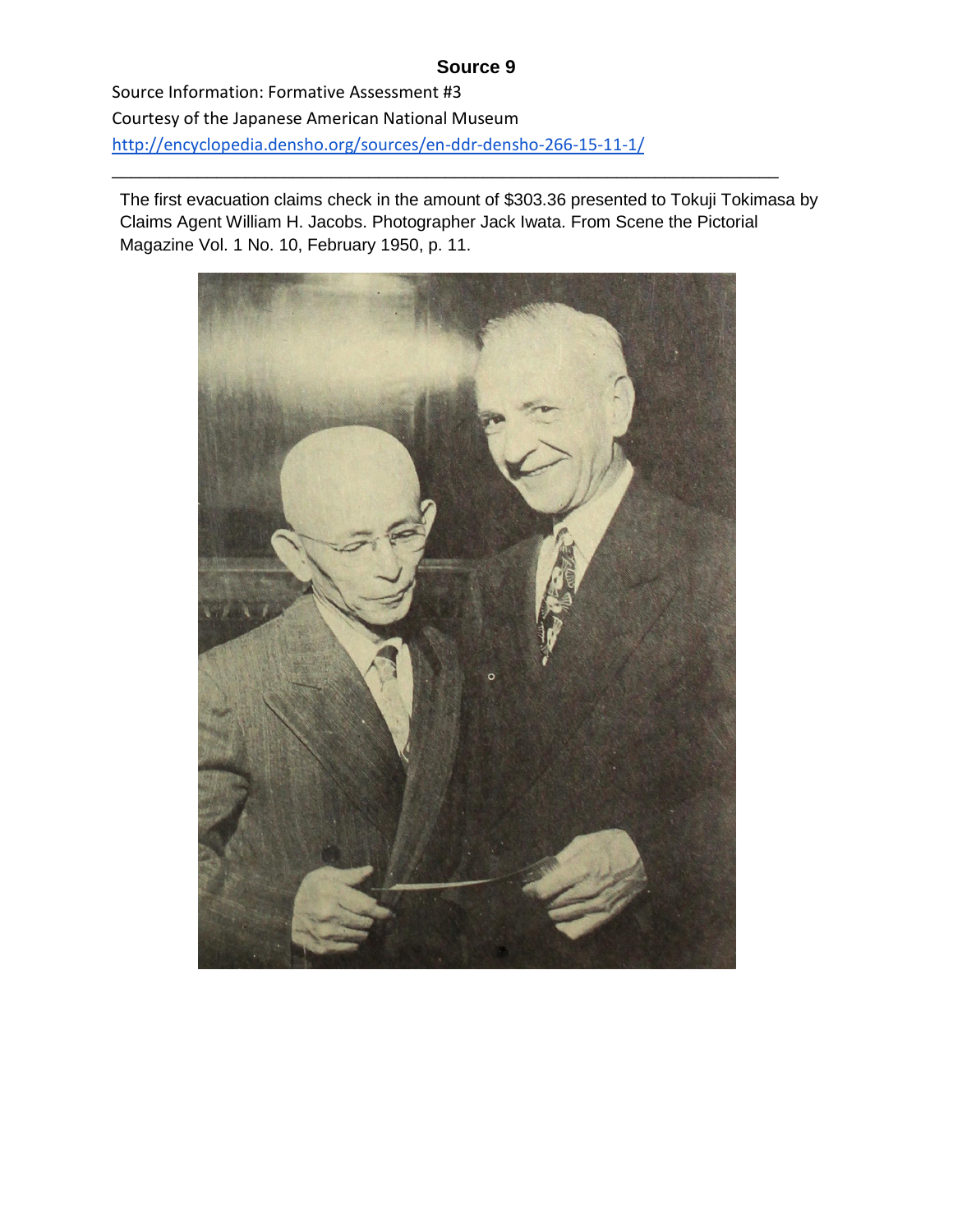## **Using Source 9**

| <b>Sourcing Questions</b>          | Why was this picture taken and circulated?                                                     |
|------------------------------------|------------------------------------------------------------------------------------------------|
| <b>Contextualization Questions</b> | When did this picture take place? Why did it<br>happen then and not sooner?                    |
| <b>Corroboration Tasks</b>         | Does this document agree with others you have<br>looked at? Why or why not?                    |
| <b>Close Reading Questions</b>     | What details from the picture can you use to<br>show how Tokuji Tokimasa felt about the check? |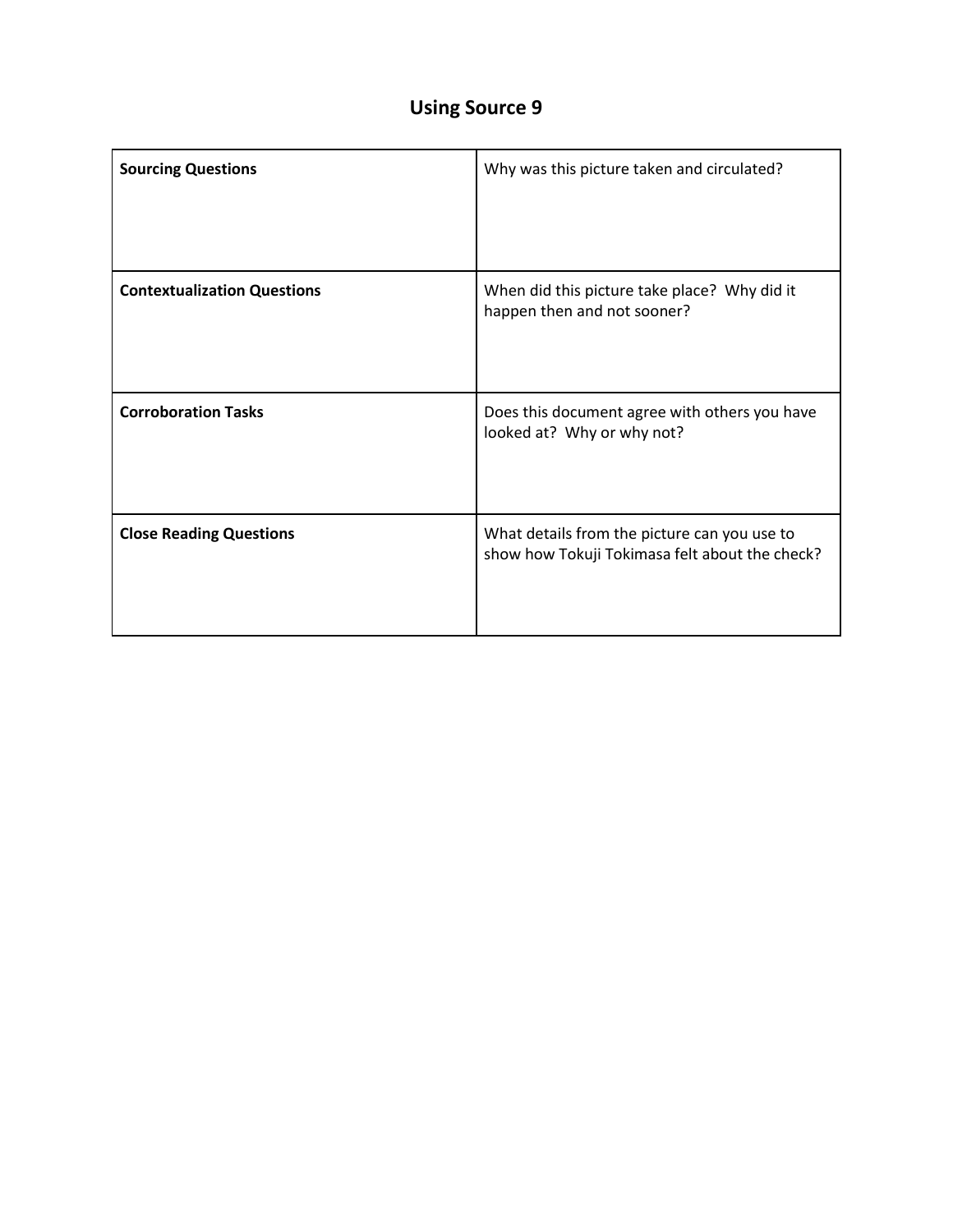## **Source 10**

Source Information: Formative Assessment #3 Public Papers Harry S. Truman, 1945-1953. 170. Remarks Upon Presenting a Citation to a Nisei Regiment. *Provided courtesy o[f](http://www.presidency.ucsb.edu/index.php) [The American](http://www.presidency.ucsb.edu/index.php)  [Presidency Project.](http://www.presidency.ucsb.edu/index.php) John Woolley and Gerhard Peters. University of California, Santa Barbara.* <https://www.trumanlibrary.org/photographs/view.php?id=33645>

Statement made by President Harry S. Truman while reviewing the 442nd Regiment. July 15, 1946

\_\_\_\_\_\_\_\_\_\_\_\_\_\_\_\_\_\_\_\_\_\_\_\_\_\_\_\_\_\_\_\_\_\_\_\_\_\_\_\_\_\_\_\_\_\_\_\_\_\_\_\_\_\_\_\_\_\_\_\_\_\_\_\_\_\_\_\_\_\_

IT IS a very great pleasure to me today to be able to put the seventh regimental citation on your banners.

You are to be congratulated on what you have done for this great country of ours. I think it was my predecessor who said that Americanism is not a matter of race or creed, it is a matter of the heart.

You fought for the free nations of the world along with the rest of us. I congratulate you on that, and I can't tell you how very much I appreciate the privilege of being able to show you just how much the United States of America thinks of what you have done.

You are now on your way home. You fought not only the enemy, but you fought prejudice--and

you have won. Keep up that fight, and we will continue to win--to make this great Republic stand for just what the Constitution says it stands for: the welfare of all the people all the time. Bring forward the colors.

NOTE: The President reviewed the 442d Regimental Combat Team and made the presentation in a ceremony on the Ellipse south of the White House grounds at 2:45 p.m.



 President Harry S. Truman (center) decorating the colors of the Nisei (Japanese-American) 442nd Regimental Combat Team, as other dignitaries look on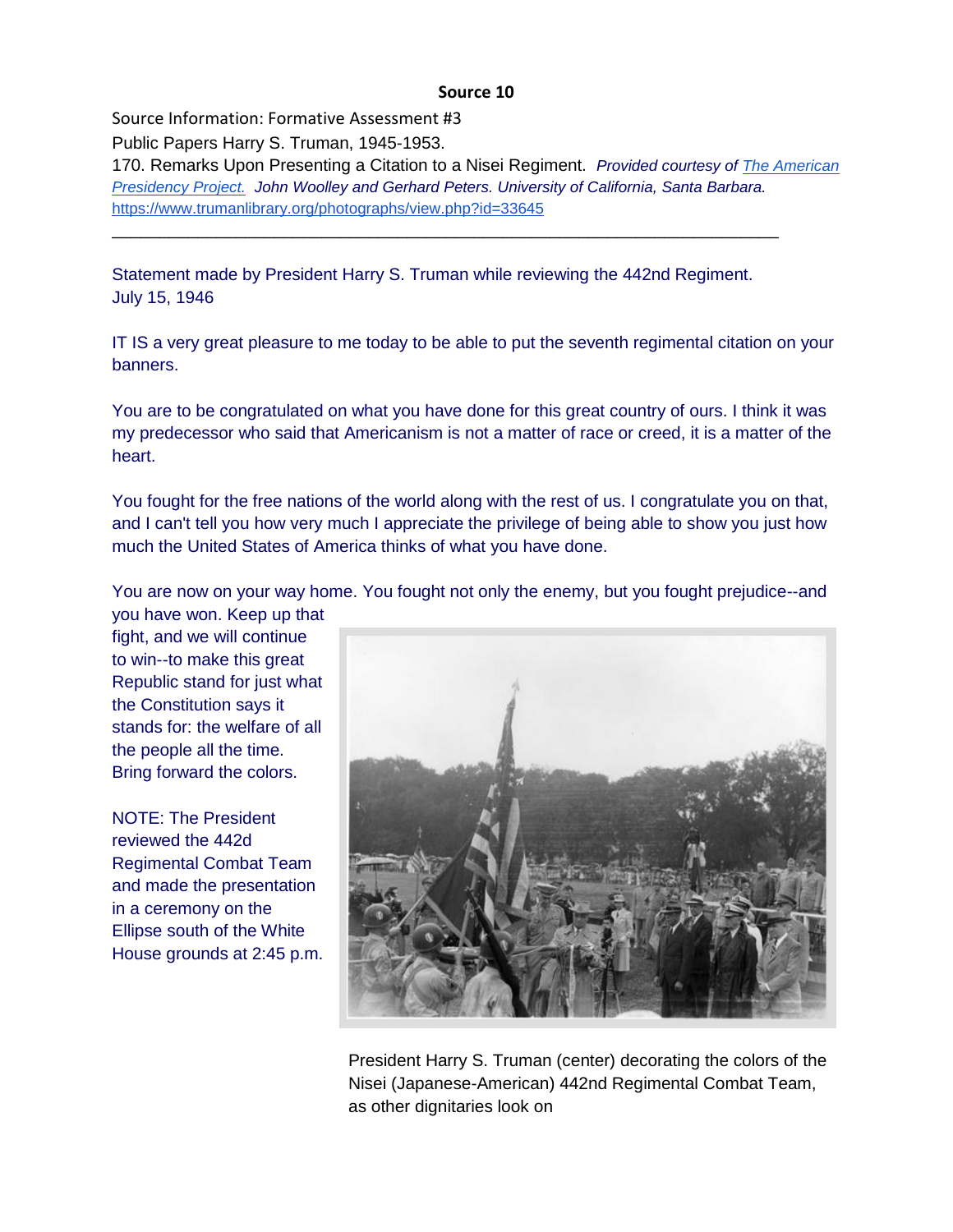| <b>Sourcing Questions</b>          | When did the speech take place compared to<br>when the camps were created?                                       |
|------------------------------------|------------------------------------------------------------------------------------------------------------------|
| <b>Contextualization Questions</b> | What was the purpose of the document<br>specifically saying exactly where this ceremony<br>took place?           |
| <b>Corroboration Tasks</b>         | Are there any other sources you have looked at<br>the give you the same impression of the<br>Japanese-Americans? |
| <b>Close Reading Questions</b>     | What details of the speech President Truman<br>gave tell you his thoughts of the Japanese -<br>Americans?        |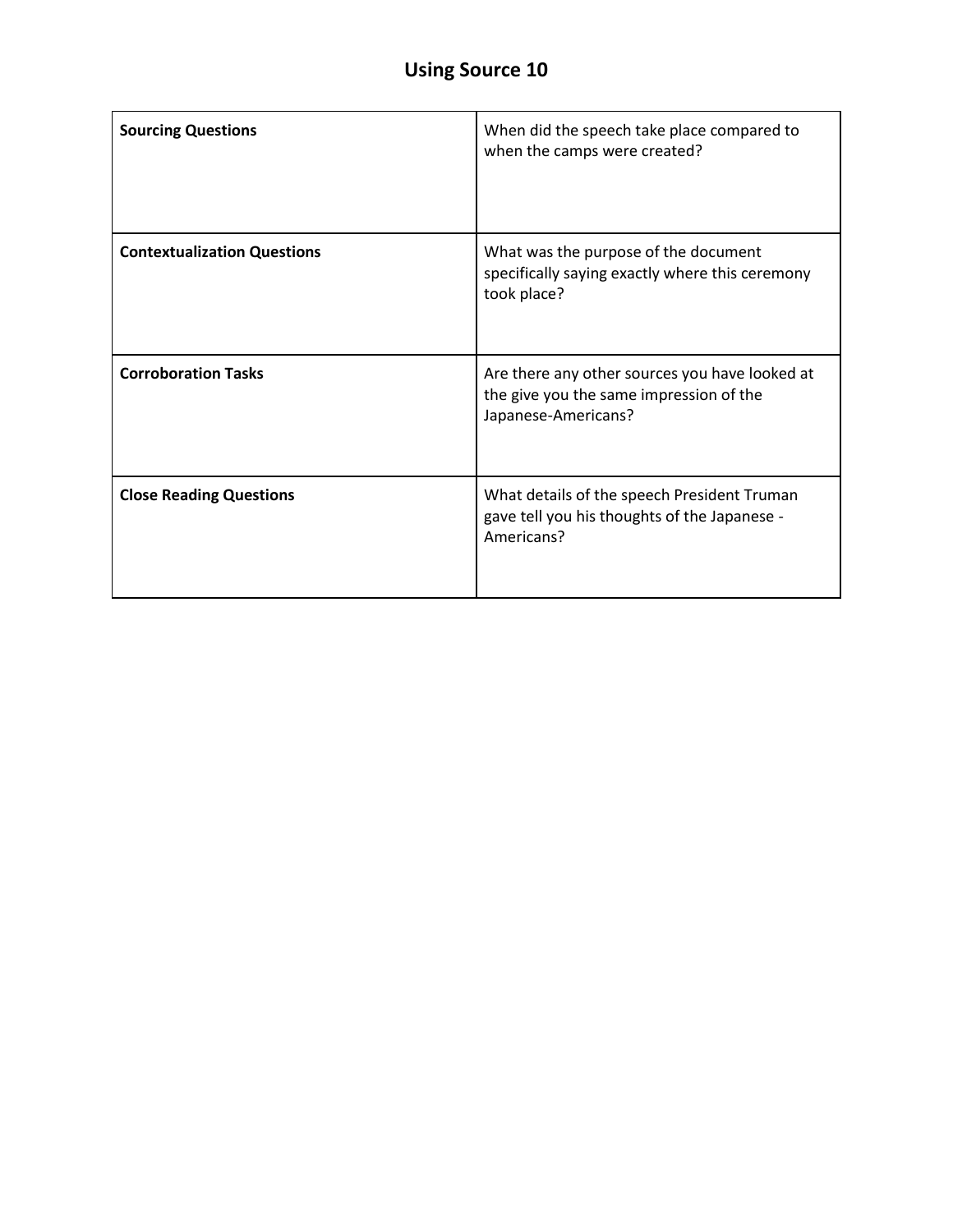## **Source 11**

Source Information: Formative Assessment #3 Public Papers Harry S. Truman, 1945-1953. Executive Order 9742. <https://www.trumanlibrary.org/executiveorders/index.php?pid=672&st=9742&st1=> \_\_\_\_\_\_\_\_\_\_\_\_\_\_\_\_\_\_\_\_\_\_\_\_\_\_\_\_\_\_\_\_\_\_\_\_\_\_\_\_\_\_\_\_\_\_\_\_\_\_\_\_\_\_\_\_\_\_\_\_\_\_\_\_\_\_\_\_\_\_

Termination and Liquidation of the War Relocation Authority 3

By virtue of the authority vested in me by the Constitution and statutes, including Title I of the First War Powers Act, 1941 (55 Stat. 838), and as President of the United States, it is hereby order as follows:

The War Relocation authority, established by Executive Order No 9102 of March 18, 1942,1 and transferred to the Department of the Interior by Executive Order 9423 of February 16, 1944,2 is terminated as an organizational entity within the Department of the Interior, and the office of the Director of the War Relocation Authority is abolished.

The Secretary of the Interior, acting through such agency or agencies of the Department of the Interior as he shall designate, is authorized and directed to wind up the affairs of the Authority, and to utilize for such purpose so much of the personnel, records, property, and funds of the Authority as may be necessary. The powers conferred upon the Secretary of the Interior by Executive Order No. 9102 as modified by Executive Order No. 9423 may be exercised by the Secretary of the Interior to the extend necessary for the effective liquidation of the affairs of the authority.

All provisions of prior Executive orders which are in conflict with this order are amended accordingly.

This order shall become effective at the close of business June 30, 1946.

Noted in Chapter I of Title 32

HARRY S. TRUMAN THE WHITE HOUSE, June 25, 1946